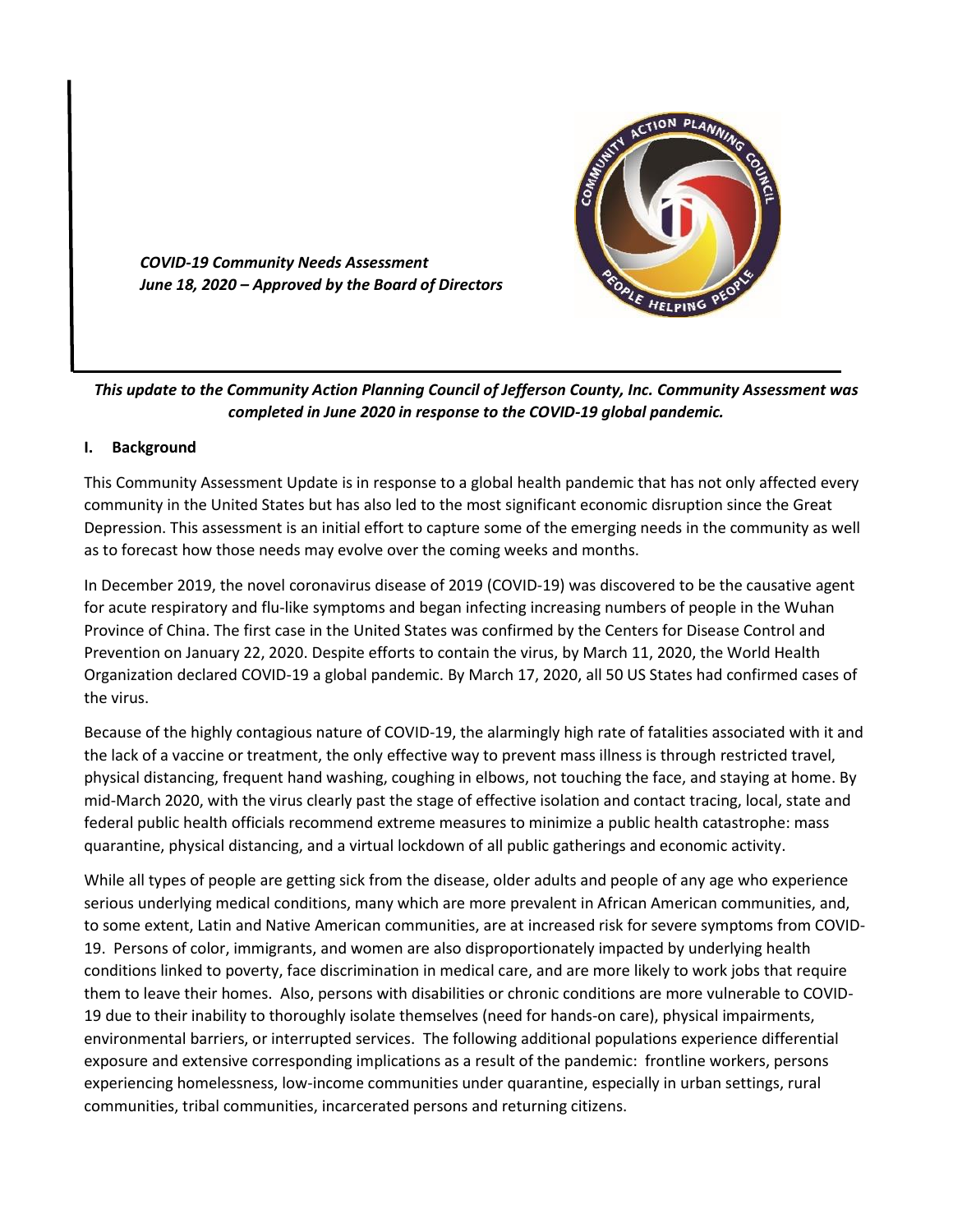Children, families, individuals, and Community Action Agency staff may experience heightened stress, anxiety, and trauma as a result of the COVID-19 crisis. Loss of income, growing childcare needs, heightened food insecurity, housing and energy instability, lack of access to transportation, lack of basic supplies, and increased domestic violence are growing factors as the crisis unfolds.

**Because of the urgent and widespread needs affecting all sectors of the community, this Community Assessment update is intended to provide some initial information to describe the scope of this crisis on our community and to support the many different responses that will be required to address emerging, evolving needs. It is likely that as needs evolve, some of those needs will not be captured in this update and therefore some necessary community responses may not connect to the needs identified in this document.**

The *community* assessed in this document, related to the below information, is defined as the following: Jefferson County, New York.

The needs assessed will inform services to those affected by the crisis. It is significant to note that Congressional action will permit FY20 and special supplemental CSBG funding to serve families at or below 200% of the federal poverty level (as defined by [the US Census Bureau\)](https://www.census.gov/data/tables/time-series/demo/income-poverty/historical-poverty-thresholds.html). Specific programs or strategies will target the demographic groups most affected. Given persons of color are being disproportionately affected by both the health crisis and by the resulting economic disruption, an equity lens must be used to view current and emergent needs related to this crisis.

# **II. State and Local public health response**

- 1/26/2020 NYS health department launches a coronavirus-specific informational site. <https://coronavirus.health.ny.gov/home>
- 2/2/2020 -As testing begins to grow in New York, the Department of Health starts a hotline (1-888- 364-3065) for residents to ask questions about COVID-19.
- $\blacksquare$  3/1/2020-1<sup>st</sup> confirmed case in NYS.
- 3/7/2020 Gov. Andrew Cuomo declares State of Emergency
- 3/9/2020 State prisoners begin producing hand sanitizer.
- 3/12/2020 Gov. Cuomo announces that events with more than 500 attendees must be canceled or postponed
- 3/15/2020 Gov. Cuomo uses executive order to waive 7-day waiting period for unemployment claims due to COVID-19.
- 3/16/2020 Gov. Cuomo issues an executive order closing all schools statewide. He also partners with NJ and Connecticut and issues the following uniform standards:
	- o Limiting recreational and social gatherings to 50 people
	- o Closing on-premise service at all restaurants and bars and moving to take-out and delivery services only.
	- o Closing movie theaters, gyms and casinos
- **5** 3/18/2020 Pennsylvania joins the NY-NJ-CT coalition, and all four states order the closure of indoor shopping malls, amusement parks and bowling alleys. Cov.Cuomo signs a bill guaranteeing paid leave to New Yorkers under mandatory or precautionary coronavirus quarantine.
- **5** 3/19/2020 Businesses that require in-office personnel are directed to reduce that workforce by 75%.Cuomo announces 90-day mortgage relief for New Yorkers.
- 3/20/2020 New York State on PAUSE -Cuomo signs the New York State on PAUSE executive order (effective 3/22/2020), closing 100% of non-essential businesses statewide. Shipping, media,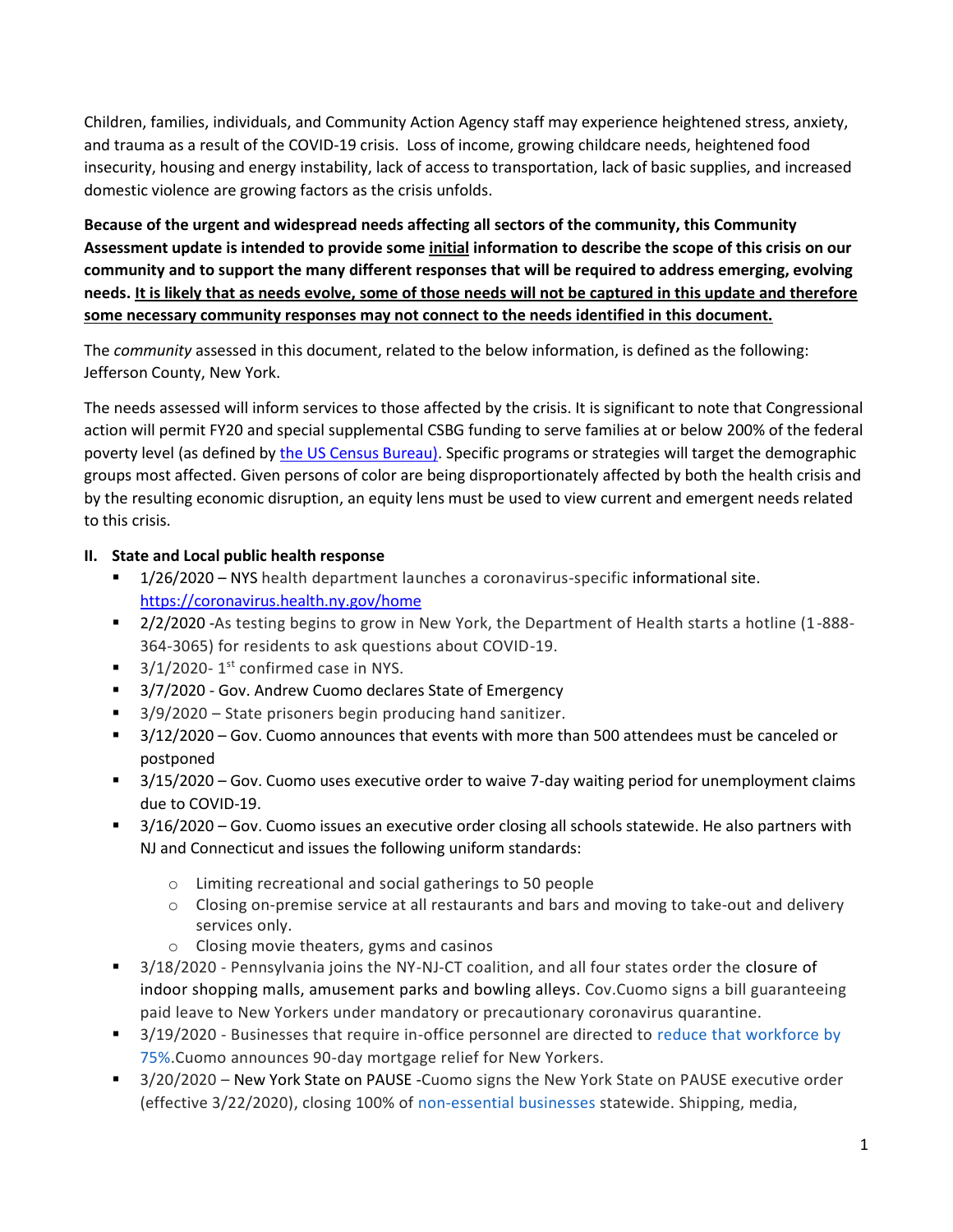warehousing, grocery and food production, pharmacies, healthcare providers, utilities, banks and related financial institutions and some other industries critical to the supply chain are exempt from these measures. The order also cancels and bans non-essential gatherings of any size, institutes 6 foot social distancing requirements and bans contact recreational activities. Barber shops, nail and hair salons and related personal care services are specified as non-essential, and are directed to close. All "non-critical elective surgery are canceled/postponed. "Matilda's Law" requires individuals age 70 or older to stay home and limit visitation to immediate family members or close friends in need of emergency assistance. A 90-day moratorium on any residential or commercial evictions is put in place. Cuomo request that companies capable of manufacturing personal protective equipment (PPE) begin doing so, and offers state funding to any company interested in obtaining the proper equipment and personnel. President Trump [declares](https://www.syracuse.com/coronavirus/2020/03/coronavirus-president-trump-declares-new-york-a-disaster-area.html) a major disaster in New York, allowing FEMA to step in and assist the state financially.

- 3/22/2020 First COVID-19 diagnosis in Jefferson County (Jefferson County Public Health website)
- 3/25/2020 At Gov. Cuomo's direction, the Public Service Commission postpones rate [increases](https://www.syracuse.com/coronavirus/2020/03/planned-national-grid-rate-hikes-postponed-in-upstate-ny-amid-coronavirus-outbreak.html) for 2 million New York American Water and National Grid customer's upstate originally scheduled to go into effect April 1.
- 3/27/2020 Cuomo extends school closures by an additional two weeks. Cuomo announces a 60-day deferment of property and casualty insurances for consumers and small businesses impacted by COVID-19. This includes auto, homeowners, renters and other insurances.
- 3/26/2020 Cuomo announces that 40,000 healthcare workers, including retirees and students, have signed up to volunteer for the state's surge healthcare force. Another 6,000 mental health professionals begin providing free online mental health services.
- 3/29/2020 Cuomo extends all NYS on PAUSE and non-essential work from home mandates for another two weeks. He also extends the duration of school closures and all other previously mandated business operations closures until April 15.
- 4/15/2020 Cuomo signed executive order requiring all NYS residents to wear facemasks or coverings in public places where social distancing is not possible.
- $\blacksquare$  4/16/2020 Cuomo extends the states stay-at-home order and school closures through May 15<sup>th</sup>.
- 4/22/2020 Contract tracing begins in collaboration with New Jersey and Connecticut
- 5/1/2020 Cuomo announces all schools will remain closed for the remainder of the academic year.
- 5/7/2020 Cuomo extends PAUSE order to June 6<sup>th</sup>, allowing counties to begin opening May 15<sup>th</sup> if they meet set qualifications.
- 5/14/2020 State of Emergency extended to June 13<sup>th</sup>.
- 5/15/2020 North Country meets criteria to open under Phase 1. Phase 1 includes: construction, manufacturing, agriculture, forestry, fishing and curbside retail.
- 5/23/2020 Cuomo modifies Executive order to allow gatherings of up to 10 people as long as able to practice social distancing.
- 5/29/2020 North Country meets criteria to open under Phase 2. Phase 2 includes: Watertown's Salmon Run Mall, hair salons, barber shops, massage therapy offices, furniture stores, lawyer offices and Realtors.
- 6/16/2020 As of this date 6,619 persons tested in Jefferson County, NY 82 have tested positive.
- 6/18/2020 As of this date Jefferson County has not entered the Phase 3 and Phase 4. Phase 3 includes: tattoo and piercing parlors, massage therapy, tanning salons, nail salons, and spas. Phase 4 will include: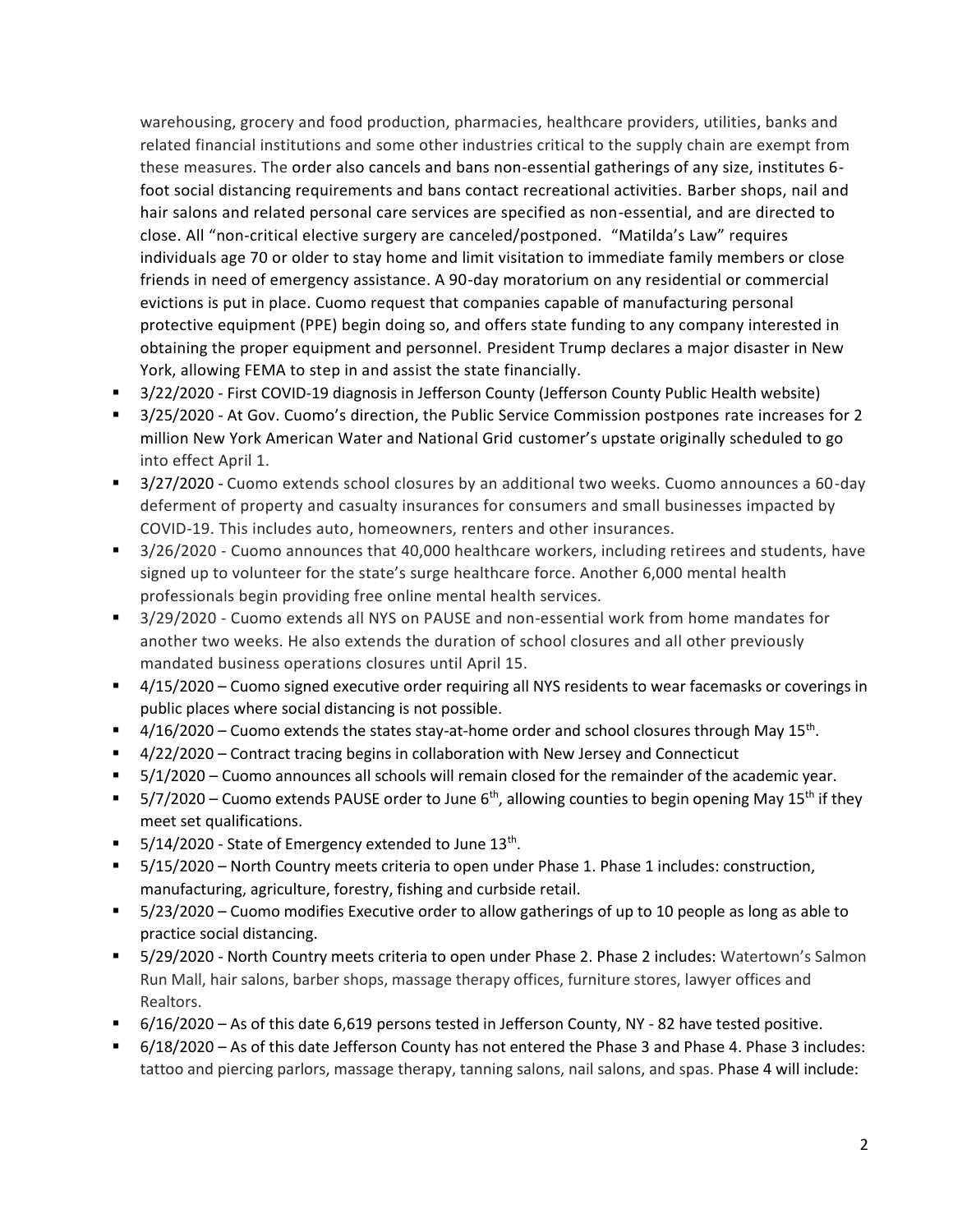Schools, arts, entertainment, and recreation businesses — including theaters, movie theaters, and other entertainment venues, as well as museums and other artistic institutions

As a result of this unprecedented public health crisis, Community Action Planning Council of Jefferson County, Inc. is updating its Community Assessment because there is currently a significant impact on the community, and a number of short-, intermediate- and longer-term impacts are expected.

## **III. Immediate impacts on the community**

The immediate impacts of COVID-19 have been felt across all sectors of society. In particular, some of the greatest impacts relevant to the Community Action Network have been in the areas of health, education, employment, human services provision, and community resources. In this community, vulnerability is highest in the following areas:

- Population density is greatest (>=100 persons per sq. Mile)) in Watertown, Fort Drum, Philadelphia, Carthage and Evans Mills.
- Population of Age 65 or older is greatest along the St Lawrence River/Lake Ontario (Dexter, Sackets Harbor, Chaumont, Three Mile Bay, Cape Vincent, Clayton, Fishers Landing, Alexandria Bay.)
- There are multiple senior housing complexes across Jefferson County.

Nationwide, early data suggest that the following groups have experienced disproportionately higher rates of infection and/or complications/death as a result the COVID-19 pandemic:

- **Males**
- Individuals 60+ years old
- People of color, particularly African Americans
- People with underlying health conditions (especially, lung disease, asthma, diabetes, cardiovascular disease, kidney disease, liver disease, severe obesity, and individuals with immunocompromised conditions)

The following outlines the variety of impacts to the local community thus far:

A brief survey was conducted via our Facebook site from June 1 – 10, 2020 to gage concerns that both customers and community members are having based on experiences during this epidemic. Additionally, calls were made to community organizations that offer addiction and mental health services in our communities. Based on the survey results and discussion with community organizations the following impacts have occurred as a result of the COVID-19 pandemic:

# Health impacts:

- $\circ$  Individuals over 60, especially those with underlying health conditions have been shown to be at particular risk for severe health implications from COVID-19.
- $\circ$  In anticipation of resources devoted to those sick with COVID-19, Community health resources limited to others.
- $\circ$  Mental health resources will need to be available in new and increased ways to deal with the many different stressors/traumas caused by the pandemic, especially its impact over an extended time period. Individual who responded to our survey, expressed concern about going out safely in public and experiencing a fear that they go back to work/school. Examples of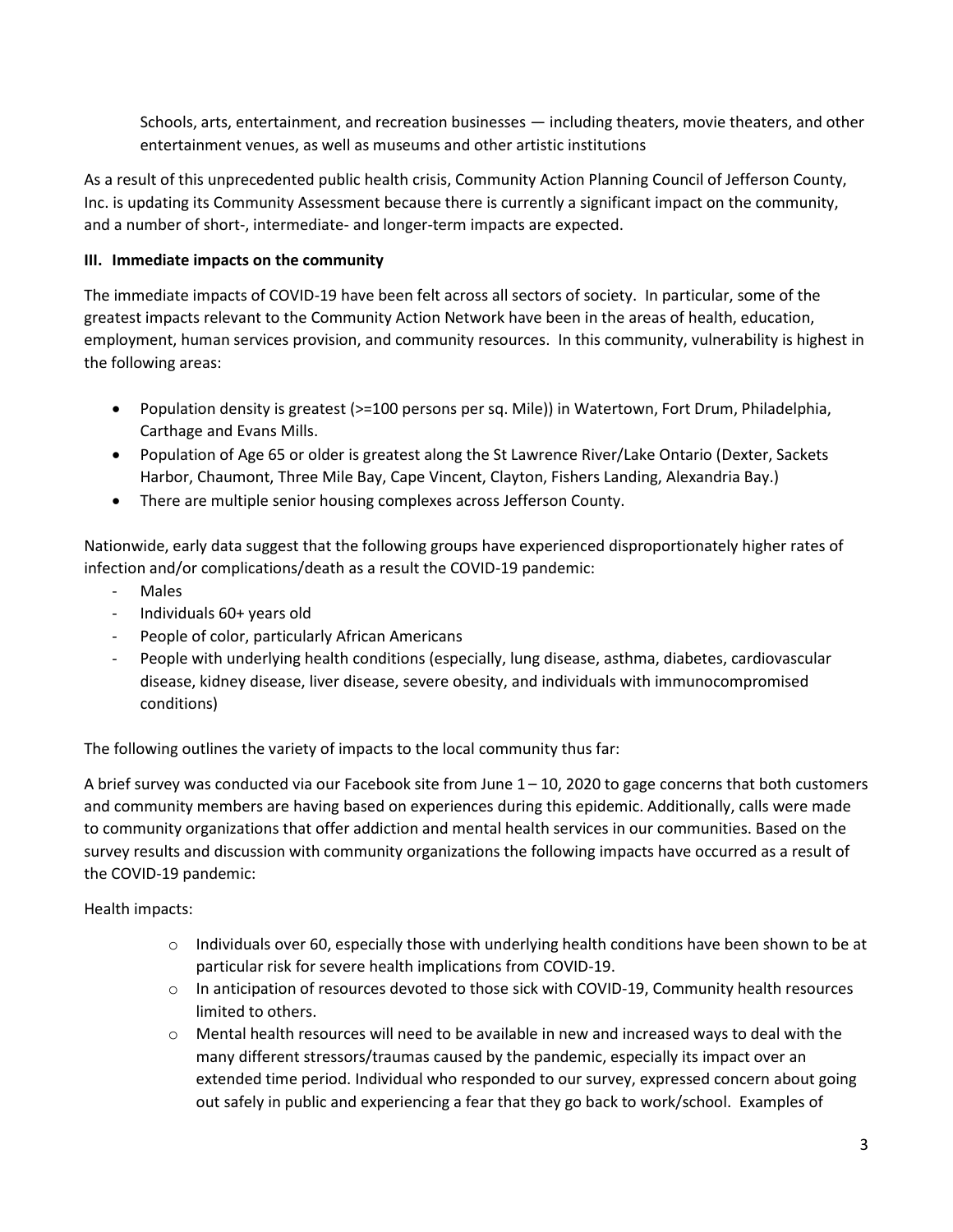answers to the question "Please tell us what concerns you have as a result of COVID-19?" (openended answers): "Fear of contracting virus, public health uncertainty, small business demise, economic impacts, mental health impacts, increased domestic violence and drug use" , "Having to shop with worry over safety, not enough stock when you do shop. Not being able to be with family if they are sick or having major surgery. Not being able to have special family gatherings such as child's birthday or anniversaries.", "That I won't be able to go back to work, I won't have money to pay my bills or take care of my children, and my children won't be able to return to school" and "Children being able to physically go to school safely".

- o Jefferson County Public Health Service issued an Overdose Activity in Jefferson County Alert on June 16, 2020: "The County has experienced 21 known overdoses from drug use in June, 2020. Fentanyl is the suspected primary drug, however other drugs or combinations of drugs are causing these overdoses. Of the 21 overdoses in June, 18 individuals survived; there are 3 fatalities. 12 overdoses occurred in the City of Watertown; 9 overdoses occurred outside the city. Individuals that are overdosing and surviving are requiring multiple doses of Naloxone." There have been 13 confirmed overdose deaths for 2020 in Jefferson County, and include 3 in January, 1 in February, 5 in March, 2 in April, and 2 in May.
- o Nutrition for school-aged children previously accessing free/reduced breakfast, lunch, and snacks is impacted as many are now removed from that food source due to school closures.
- $\circ$  Based on the 2019-2020 data from the National Center for Education Statistics through County Health Rankings and Roadmaps, 52% of students in Jefferson County, NY were eligible for free and reduced lunch. Therefore, approximately half of the 17,925 students in Jefferson County had a direct impact to their nutritional needs by the closure of schools and the lack of availability of free/reduced lunches.
- Employment impacts:
	- o According to "COVID-19 Impact on Local Businesses A Survey of Current Business Operations and Future Business Plans and Expectations" prepared by The Center for Community Studies at Jefferson Community College:
		- 61% of the Jefferson County employers who responded stated they cannot operate their business with employers working from home.
		- When asked if they expect to reopen after the COVID-19 pandemic ends and all business operations are able to be resumed; 15.1% in Jefferson County, were unsure, answering "possibly yes or possibly no".
		- **In the Additional Thoughts & Comments to Help Better Understand Your Situation and** Concerns section, the responses are passionate and in some cases heartbreaking:
			- Many expressed frustration regarding the uncertainty they are facing.
			- Several expressed concern that they will have a hard time hiring employees and having employees return to work. The additional money received (during unemployment) from the Federal government has created an incentive to not re-enter the workforce.
			- 21.1% of the respondents represent tourism and recreation services. Many expressed concern that the lack of business will have both short and long-term effect.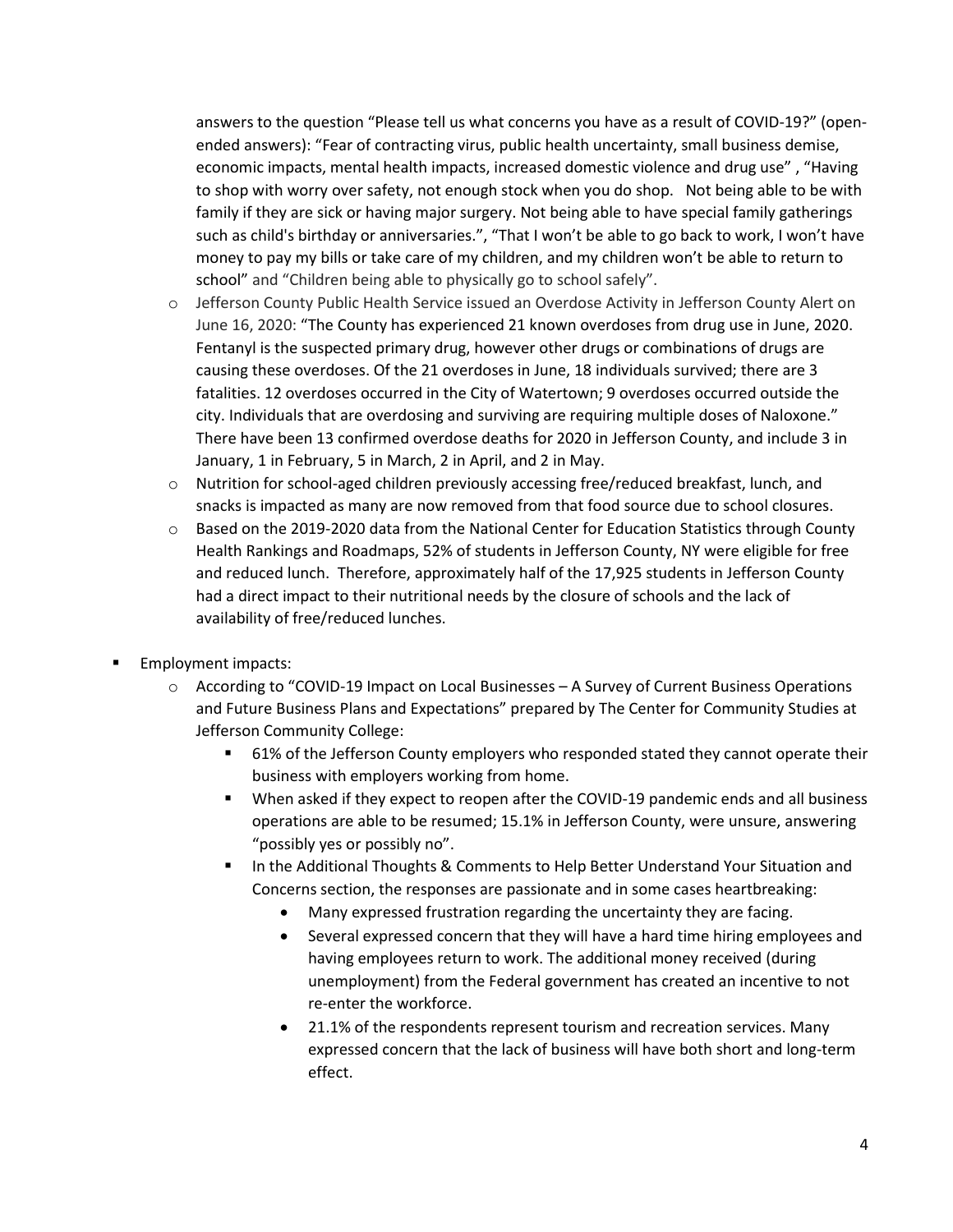- One respondent said it best: "Workforce related concerns Morale & Retention for those who are essential amidst fear and uncertainty." Another stated: "Lack of employees will hurt us more than COVID-19".
- $\circ$  Individuals in the health care field are at high-risk of exposure to COVID-19 and are under tremendous stress due to additional work hours and challenging work conditions. In particular many of those workers with close, frequent contact with vulnerable individuals are lower-wage individuals.
- $\circ$  Individuals in the educational field especially teachers and assistants in Head Start and Early Head Start as well as other early childhood care settings – are working remotely due to school shutdowns. Lower-wage workers in these fields are more vulnerable to layoffs and/or may lack the technology resources in their home to work remotely.
	- The Head Start and Pre-K programs may not have been offered in the traditional classroom setting; but learning was still accomplished. Head Start and Pre K teachers called families regularly to check in on them, they conducted Facetime and Zoom sessions, organized car parades, posted book readings on Facebook, dropped off care packages filled with learning activities and supplies (and sometimes food packages if families were in need). The staff miss the in-person interaction with the children and families but take joy when they are able to interact on line. No Head Start teachers were laid off during this time period.
- $\circ$  Individuals in many sectors of the economy but particularly the service sector, the retail sectors, and others most affected by quarantine policies – are currently experiencing sudden and unexpected unemployment. Some are unaware of resources available to them and their families as they are experiencing unemployment for the first time.
	- The unemployment rate (Watertown-Fort Drum) for April 2020 was reported at 16.9%. In April 2019 the rate was 5.4%. This is an increase of 11.5 %. Non-metro counties are reported at 14.4% vs 4.4%.<https://www.labo1r.ny.gov/stats/pressreleases/prlaus.shtm>
	- As of June 11, 2020, Jefferson County has experienced restaurant closures as a result of COVID-19, including, Denny's, Tin Pan Galley and Bob-Evans.
- Educational impacts:
	- $\circ$  Closings of public schools in the Community Assessment area are having an immediate impact on children's education. Children with less access to resources (broadband internet, computers/tablets, technology expertise, language barriers, etc.) are most at-risk for suffering learning loss during a potentially protracted period of school closure.
	- o Caregivers of school-age children must secure day care arrangements for their children or sacrifice employment to care for their children. These same caregivers are also expected to be primary teachers for their children during the period of the closure. Parents with limited resources face numerous challenges as a result of this situation.
- Impacts on human services provision:
	- $\circ$  Services to vulnerable populations continued to operate, the changed circumstances have required significant, immediate adaptations that will require additional resources to support over a longer period of time: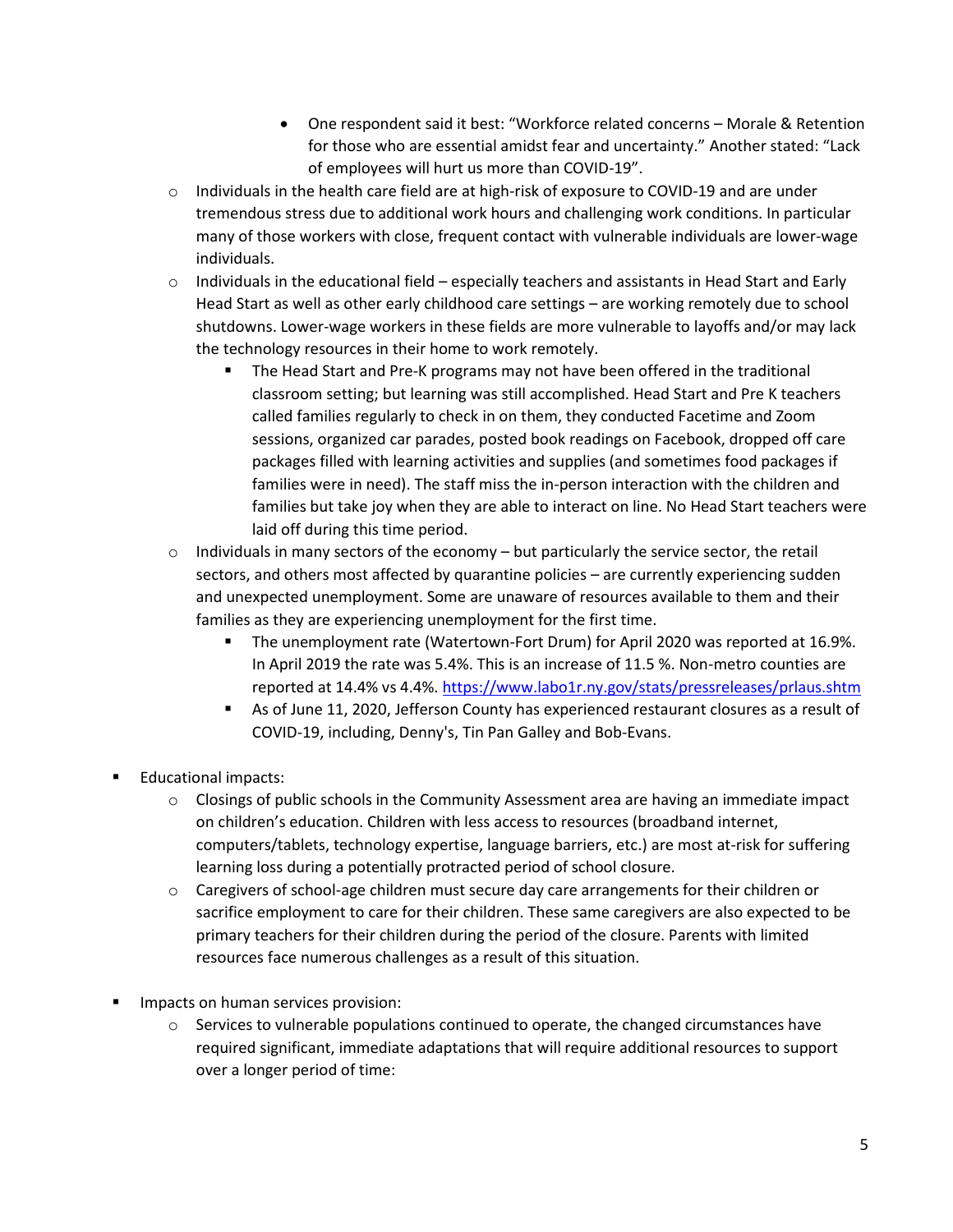- One respondent to the "COVID-19 Impact on Local Businesses A Survey of Current Business Operations and Future Business Plans and Expectations", who provides crisis services in St. Lawrence County (a neighboring county to the north of Jefferson) states: "We expect domestic violence, depression, anxiety, and suicidal ideation will increase all through the period of confinement and job loss, and probably a long time afterward, too." She states that her mental health counselors and social workers have been given 57% more cases in March than one year ago.
- The Jefferson-Lewis Child Care Project continues to provide support to child care programs that remain open and serve parents who are considered essential workforce. JLCP staff traveled Jefferson and Lewis Counties delivering care packages that included books, cleaning supplies, gloves and hand sanitizer on the door steps hardworking childcare providers. Child care programs still participated in training opportunities offered on line. JLCP staff are available for parents who may have questions regarding child care and make referrals for parents looking for care. JLCP is awarding child care scholarships to essential workers who utilize NYS Registered or Licensed child care programs. There remains a severe shortage of child care spaces in Jefferson County.
- Even though there has been a pause in Weatherization and EmPower activities in our Housing and Weatherization Department, staff have been busy catching up on training, cleaning/disinfecting our warehouse and supporting other programs at Community Action. They have been assisting with food pantry operations. They shuttled food from the warehouse to the main building, where distribution takes place daily. They assisted with filling food bags for 249 senior citizens who live in Watertown Housing Authority and Neighbors of Watertown housing area. This team was instrumental in ensuring the Milk and Dairy distribution ran smoothly on 4/21/2020. The Housing and Energy Services team was able to begin Weatherization and EmPower activities on 5/15/2020
- Community resource impacts:
	- $\circ$  The impacts of COVID-19 on community resources are numerous and include a reduction in the availability of resources (access to group activities, commercial services), a scarcity of some resources (health care, food and emergency supplies) and/or needs for resources that have not previously been required in this community in any significant capacity.
		- United Way has graciously set up a Crisis Fund to support area Non-Profits. They have leveraged purchasing by obtaining much-needed supplies, such as toilet paper, cleaning supplies, hand sanitizer, face masks and thermometers, etc.
		- Our community has been very generous via individual donations, earmarked for our food pantry. Additionally, Community Action has received grants allowing us to augment food received from the Food Bank of Central NY, including fresh fruits and vegetables.
		- Community Action Planning Council was able to host 10 "Drive-Thru" distributions located across the County thanks to a partnership with the Food Bank of Central NY and Renzi Food Service. These were offered by registration only, which fill within hours of advertising on our Facebook page. The coordination for these events included local fire departments, schools, VFW and local pantries. We were able to distribute to 120 to 210 families per site.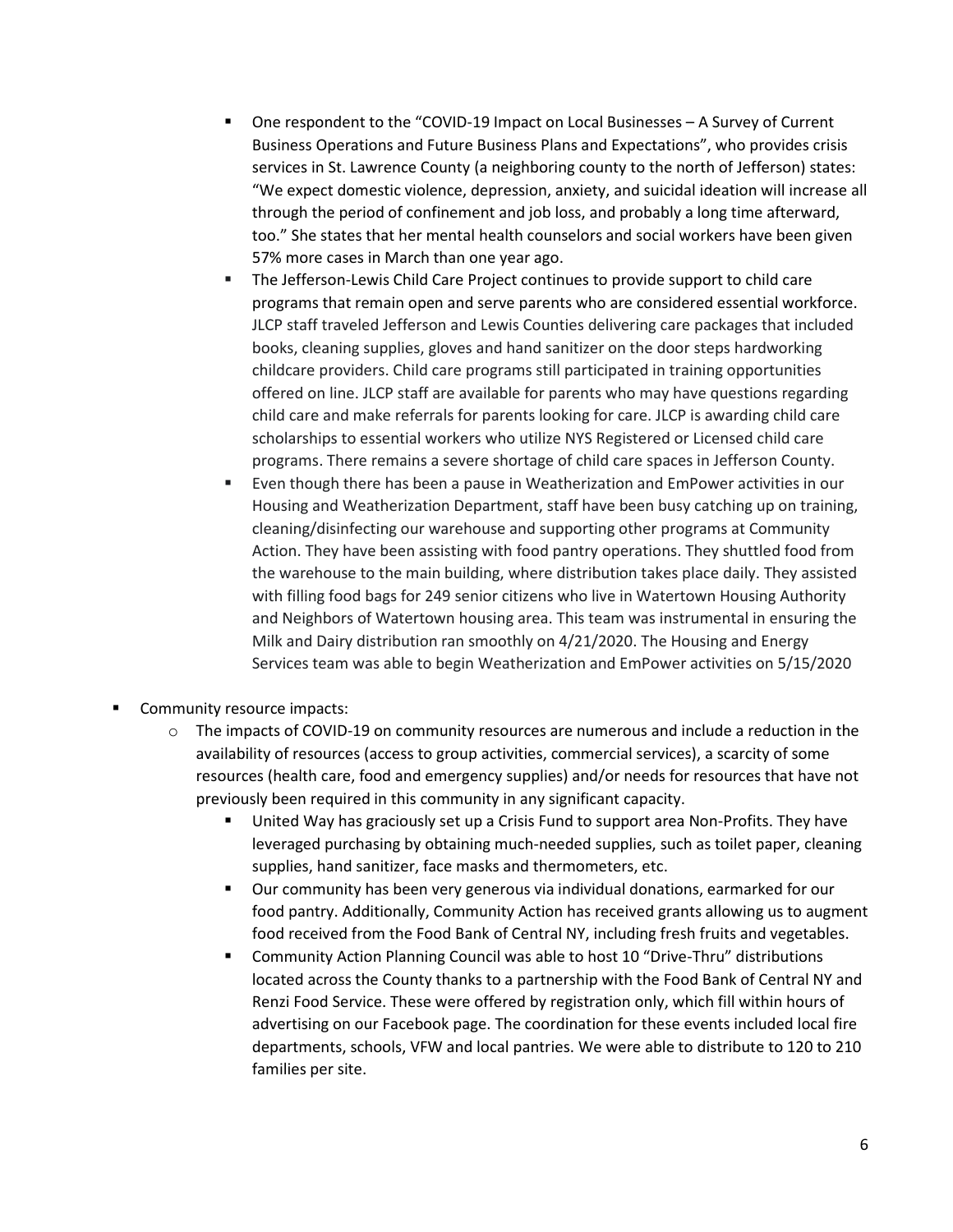- $\circ$  The broad impacts of COVID-19 on this community have created an even more urgent need for coordination and collaboration of resources among the public sector, the public health sector, first responders, educators, the business community, the faith community and many others. Community Action Planning Council of Jefferson County, Inc. plays an important role convening organizations, people and resources to support families.
	- Currently, there are limited resources for assistance with security deposits when families find themselves needing to move.
	- There are limited public transportation options in Jefferson County. There is a bus system within the city of Watertown and taxi service for use both in Watertown and throughout the County. Additionally, Volunteer Transportation is available throughout the County.
	- We have received many calls into our agency, asking if we can assist with appliance replacement, car repairs, assistance with car insurance payments and utility shut-off. We currently work with local appliance stores to assist with appliance replacement thru our Weatherization program. Through the Emergency Food and Shelter Program, we work with customers with issues of possible eviction and those with utility shut off notices. Both of these programs have limited funding and we anticipate greater need if unemployment remains higher than before the pandemic.
	- **The emotional impact of COVID-19 is unknown at this time and we anticipate long-tern** impact. We recognize the need to partner with local organizations to address mental health and substance abuse challenges.
- $\circ$  Collaborations have been crucial during this challenging chapter of COVID-19.
	- Watertown School District has made delivery of meals to children in the district seamless. They dutifully show up every day with two school busses and a host of school volunteers to pick up breakfast and lunch prepared by our kitchen staff (and other Community Action staff) and then they delivered to seven sites throughout the city of Watertown from the beginning of the pandemic in March until the end of the school year.
	- Community Action partnered Watertown Housing Authority and Neighbors of Watertown to ensure senior citizens who live in their housing areas would receive food packages from our food pantry weekly. The goal was to limit the need for this population leave their apartments to go food shopping. We prepared 249 bags weekly that includes items such as peanut butter, tuna fish, beans, tomato sauce, soup, pasta, meat, fresh fruit and vegetables. We have also included face masks and hand sanitizer. Staff from Watertown Housing Authority and Neighbors of Watertown pick up the food bags and delivered throughout their respective housing areas. From March – May, residents received weekly bags. Starting June  $1<sup>st</sup>$ , deliveries were decreased to once per month. Due to the decrease in local COCVID-19 cases, availability of food and allocated shopping hours in local stores, we will discontinue this service on July 1st. We will continue to evaluate if the need arises to start this service in the future.
	- Dollar General has supplied countless totes for food pantry packages. Additionally, they provided sturdy containers for transporting children meals throughout Watertown and General Brown School Districts. Dollar General Staff braved the freezing rain on our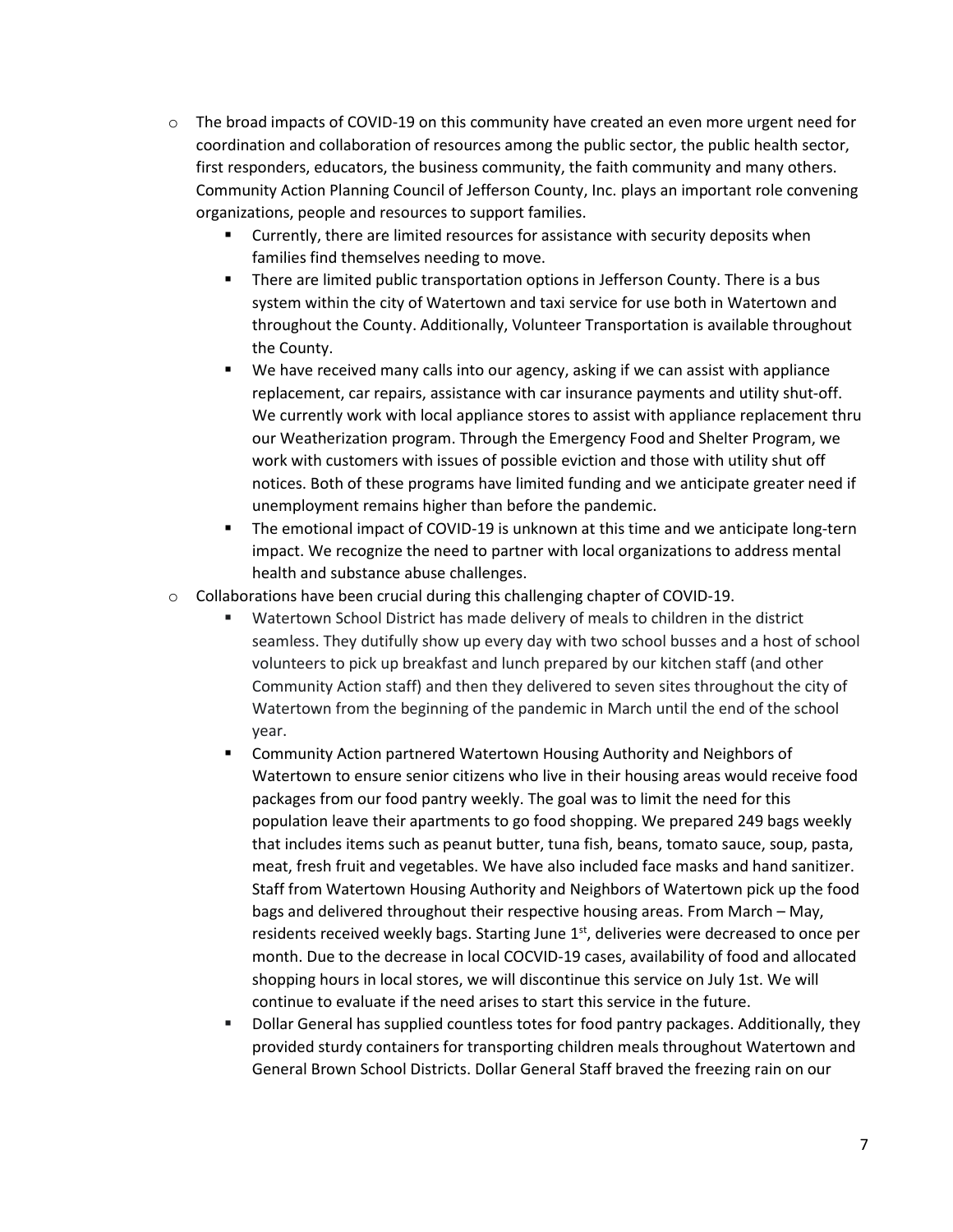parking lot during the milk and dairy distribution on April  $21<sup>st</sup>$  while cheerfully providing these products to families as they drove by.

- United Way of Northern New York has provided on a continuous basis much needed and hard to find supplies, such as cleaning supplies, toilet paper, baby formula and baby food.
- Renzi Food Service has always been a valued partner, but they have been an invaluable resource during our COVID-19 operations. They provided a refrigerated truck to park in our parking lot to store the additional food needed to maintain the children's feeding programs. Additionally, they have allowed us to store large quantity donations of dairy items from Cabot and the Dairy Farmers of America at their facility. Now that the economy is opening back up, Renzi's has notified us that they will need the truck back. As a result, we will need to lease a truck, as the Summer Food Service Program will be starting July 6, 2020.
- The Eastern New York Red Cross volunteers partnered with us to assist with our Food Box distributions. They have been available for each of the 10 sites (all take place on a Saturday).

# **IV. Anticipated near- and long-term impacts**

The needs above are already established through initial data and anecdotal reports from customers, staff, board members and community stakeholders. Based on these already-observed events, it is likely that there will be near-term (1-3 months) and longer-term (greater than 3 months) impacts that that require immediate planning. A partial, but not complete, list of the anticipated impacts include:

- *Prolonged service disruptions* The disruptions in service delivery to customers are expected to continue for a substantial time. This is likely to lead to ancillary challenges for customers that may become long-term issues.
- *Prolonged employment issues* Sudden layoffs and other employment disruptions are being addressed by emergency response measures; however, it is anticipated that long-term recovery efforts will be required to help customers reconnect to the workforce, particularly those for whom employment assistance has not previously
	- been required.  $\circ$  Community Action Planning Council currently has a close working relationship with The Work Place. In partnership with The Work Place, our Ready to Work program provides low-income individuals with tuition assistance for vocational education or continuing education programs that provide specific skills development and/or certification in a particular field, as well as vital supports that address barriers to gaining or maintaining employment or education, such as assistance with transportation, uniforms, work shoes, books, tools, child care, etc. We anticipate as the economy reopens, individuals may find themselves seeking a change in jobs. This may be due to the fact that their previous job no longer exists.

*Prolonged agency capacity issues*

Policies limiting in-person staff/customer interactions may be in place for an extended period of time and agencies will need to maintain remote work and remote customer-interaction infrastructure to be responsive to these needs in a more sustainable capacity.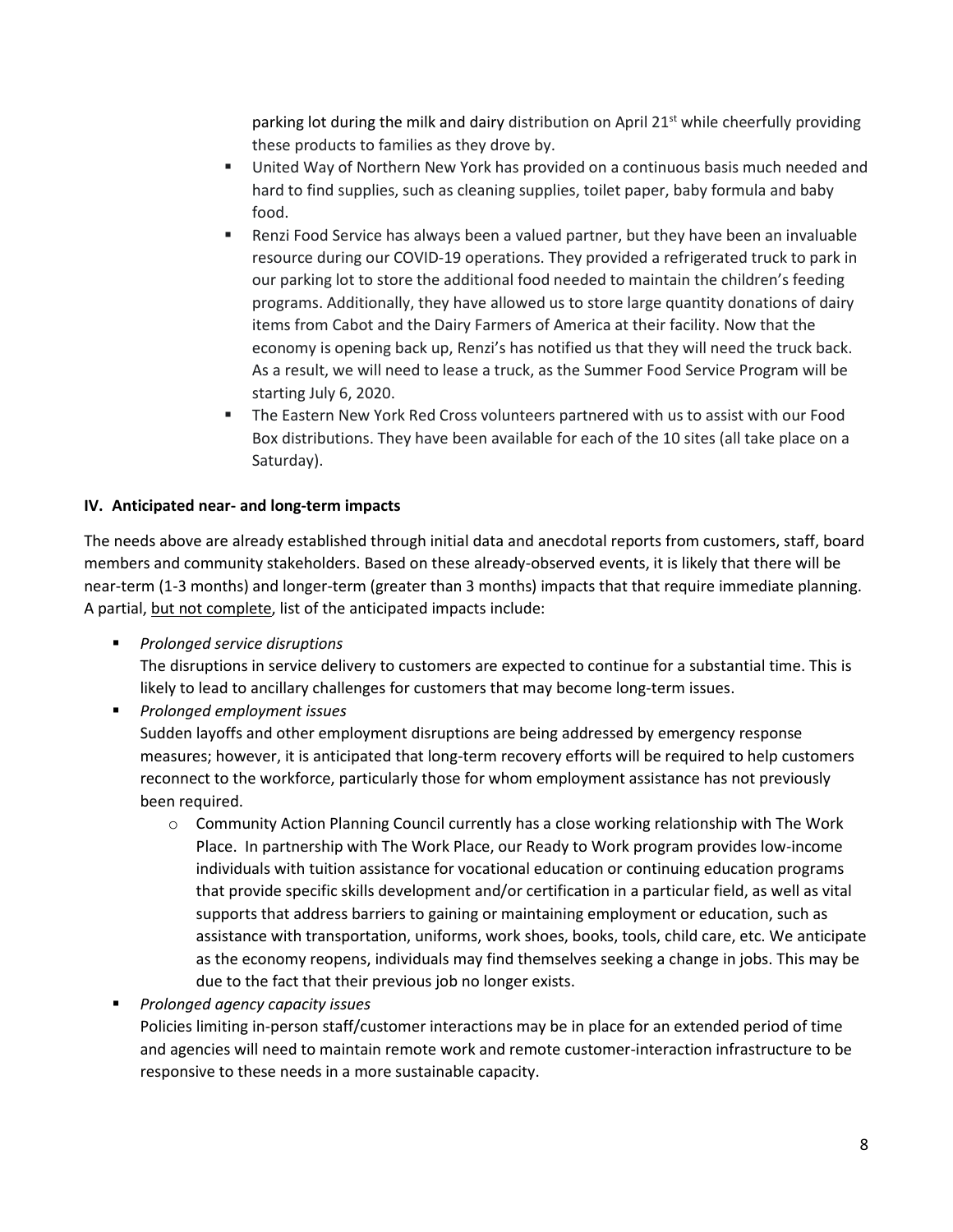- $\circ$  In an effort to ensure safety, Community Action Planning Council has limited customer access to our buildings since the beginning of the Pandemic in March 2020. The delivery of food and personal care items to customers is accomplished in our parking lot. Interactions with children and families through our Head Start, Pre-K and JLCP programs have taken place by Zoom, phone and leaving supplies on doorsteps.
- $\circ$  Our current IT infrastructure needs updating to accommodate a much needed VOIP phone system. Our current phone system is 13 years old. The equipment is no longer being made, making it challenging when it breaks. Additionally, we are having challenges with the voicemail that our current system offers.
- $\circ$  Additional laptop computers are needed to allow additional remote work arrangements when/if there is an increase in COVID-19 cases in the future.
- *Prolonged community resource/coordination issues*

The short-term community coordination needs cited in this Assessment are presumed to continue into the long-term. Current conditions may persist for an extended period; recovery efforts will require coordination; ongoing community preparedness to guard against a future outbreak will also require ongoing convening and new community readiness strategies based on what is shown to be effective during the current crisis.

- $\circ$  Community Action Planning Council is an active member of the Emergency Food and Shelter Board.
- o Community Action Planning Council of Jefferson County, Inc. has implemented policies for staff regarding social distancing, cleaning process, requirement for face masks while in the building and when serving our customers. Additionally, we have restricted use of building to staff only to lessen chance of exposure to the virus. As our building opens up for services to our customers, additional measures will be implemented to ensure safety of both staff and customers. Additional cleaning supplies, hand soap and towels, sanitizer stations and desk barriers will need to be acquired.
- o Community Action Planning Council of Jefferson County, Inc. has contracted with ACC Technical Services to develop and implement a browser-based web application for staff screening that can be used in any modern web browser. This application will interface for employees and/or organization administrators to enter in daily screening information. The screening questions are based on CDC guidelines. Screening results are available for management to review. It includes the option for employee self-screening or management administered screenings.

### **V. Addressing Equity Implications**

Though immediate data may not yet be easily obtained regarding the demographics of those most impacted by the COVID-19 epidemic, previous Community Assessments, as well as countless government and academic studies have established that structural racism, xenophobia, sexism, stigmatization and othering persist – and are often exacerbated – in times of crisis. Community Action recognizes the obligation to ensure that the barriers of structural race, gender, and other inequities are addressed during this time of crisis and beyond. Therefore, it is with this lens that communities are invited to use the equity lens and the question, "why", to understand the specific needs of the diverse populations served.